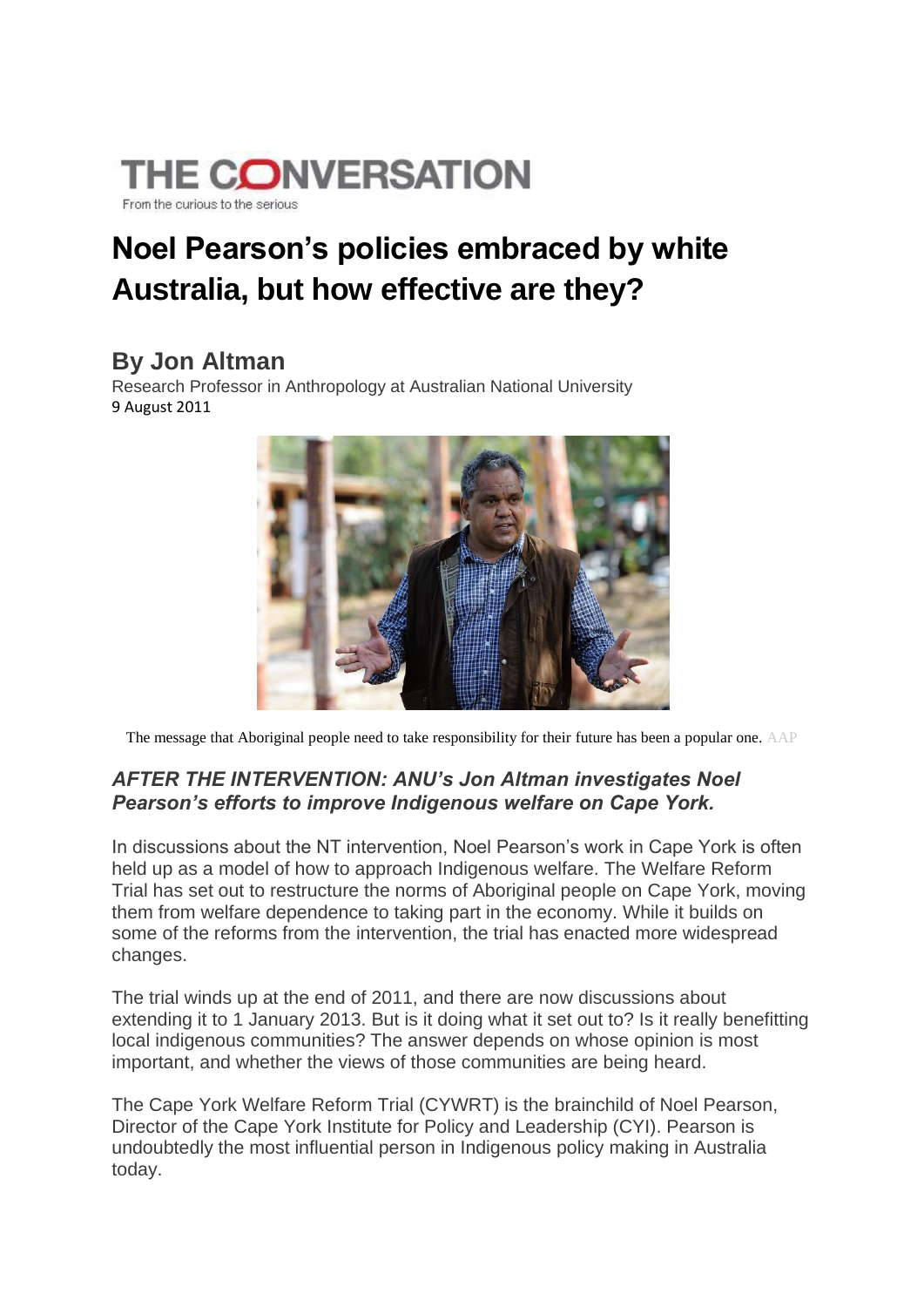The trial is a tripartite agreement between the Australian and Queensland governments and the Cape York Institute. It's being implemented in four communities in Cape York: Aurukun, Coen, Hope Vale and Mossman Gorge. It covers a total adult population of about 1,600.

While the trial formally began on July 1 2008, it is the culmination of a prolonged campaign by Pearson that began in 2000 with the publication *Our Right to Take Responsibility*. It gathered force in 2007 with the completion of the CYI report From Hand Out to Hand Up. And it culminated in the passage of federal and state laws in 2008 which established the Family Responsibilities Commission (FRC) to empower communities to implement, and regularly report on, CYWRT.

#### **How does the trial compare to the intervention?**

Pearson has made his goal clear: he wants to fundamentally restructure the social norms of Aboriginal people on Cape York. But why?

For Pearson, personal and community responsibility have collapsed. This is because of long-term dependence on passive welfare ("welfare poison", he calls it) and deeply entrenched destructive behaviour that tolerates excessive alcohol abuse, domestic violence and school absenteeism.

The trial is a carefully calibrated and innovative social policy instrument. It aims to restore positive social norms and re-establish local Indigenous authority; move communities and individuals from welfare dependence to productive engagement in the "real" economy; and move individuals and families from social housing to home ownership.

Because CYWRT was developed alongside the Northern Territory Emergency Response Intervention, its contentious income management provisions were enabled by the Welfare Payments Reform Act in 2007.

But unlike in the Northern Territory, income management coverage in the Cape is not blanket. It is highly discretionary depending on the recommendation of local commissioners in trial communities.

Second, CYWRT clearly extends well beyond welfare reform as generally understood. It now encompasses education reform and a political campaign to gain stronger property rights for Aboriginal land owners, so they can enhance their economic development prospects. This broader ambit has been spearheaded by Noel Pearson and the Cape York Institute.

Third, CYWRT meshes closely with the over-arching COAG policy, Closing the Gap, also launched in 2008. Under the National Partnership Agreement for Remote Service Delivery, the four trial communities are targeted as "priority communities" and are monitored not just by the FRC but also the Coordinator General for Remote Indigenous Services.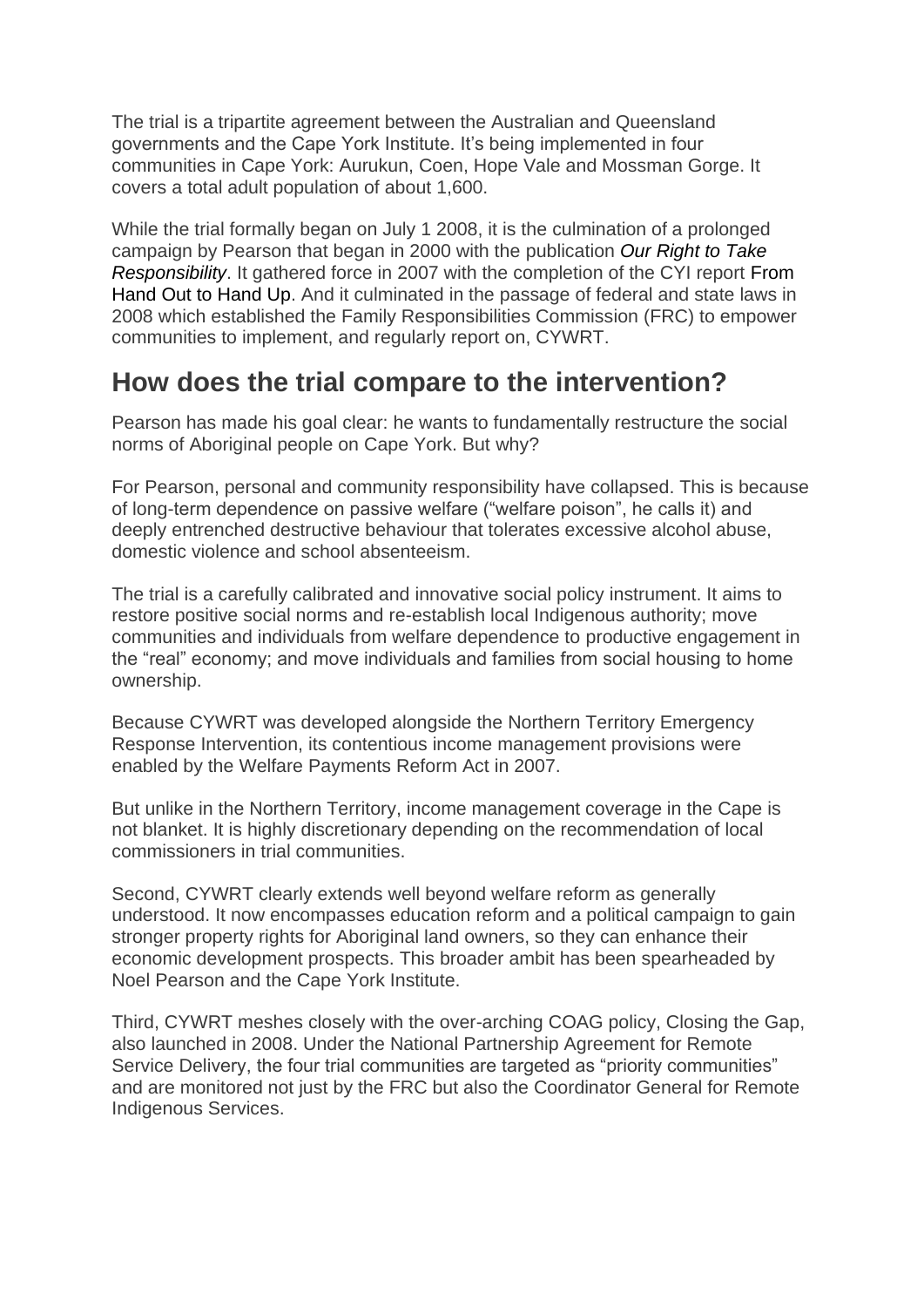### **Is the trial doing what it set out to?**

Elaborate and expensive machinery has been put in place to assess the effectiveness of CYWRT. But because there is a great deal at stake, any fact-based evaluation will prove difficult and politically fraught. This has already become apparent in discussions about extending the trial to 1 January 2013, with additional Commonwealth funding of \$16 million.

In supporting this extension and additional funding Minister Macklin's explanatory memorandum notes "To date, the Trial has made a real and lasting difference in the lives of Indigenous people in the Cape. Since it began in July 2008, the Cape York Welfare Reform communities have seen improved school attendance, care and protection of children and community safety".

KPMG tentatively supports this view. Their review found some progress in restoring Indigenous authority, indications of increased school attendance in half the communities and positive moves on alcohol abuse and violence.

However, the detailed ten quarterly reports compiled by FRC staff and other material in the KPMG review are more ambiguous about success. They found marked variability between the four trial communities.

The Parliamentary Library reports, for example, that individual behavioural change has been "fragile" rather than lasting. School attendance actually fell between 2009 and 2010 in three of the four trial communities.

To 31 December 2010, 78% of individuals in the trial have had over 6,000 "notifications": for school absence without reasonable excuse, being the subject of a child safety report, convictions in the Magistrate's Court or breaching tenancy agreements.

The FRC says that because "clients" refuse to participate in its processes, a relatively large number of them are now under Conditional Income Management, their welfare income managed by Centrelink for periods of three to 12 months. There may be community resistance to the authority of the FRC.

Arguably, while some objectives of the trial can be measured by performance indicators, others like standards of behavior or uptake of social responsibility will be extremely difficult to address.

Also while measures of effectiveness undertaken by the FRC are one thing, and even these such as local commissioners reporting increased respect for their authority from community members might be highly subjective, surely the views of the trial's subjects should be paramount?

And in any case, one would logically expect that such a radical project of moral restructuring aiming to repair long-term social decay will require generational, rather than quarterly, monitoring.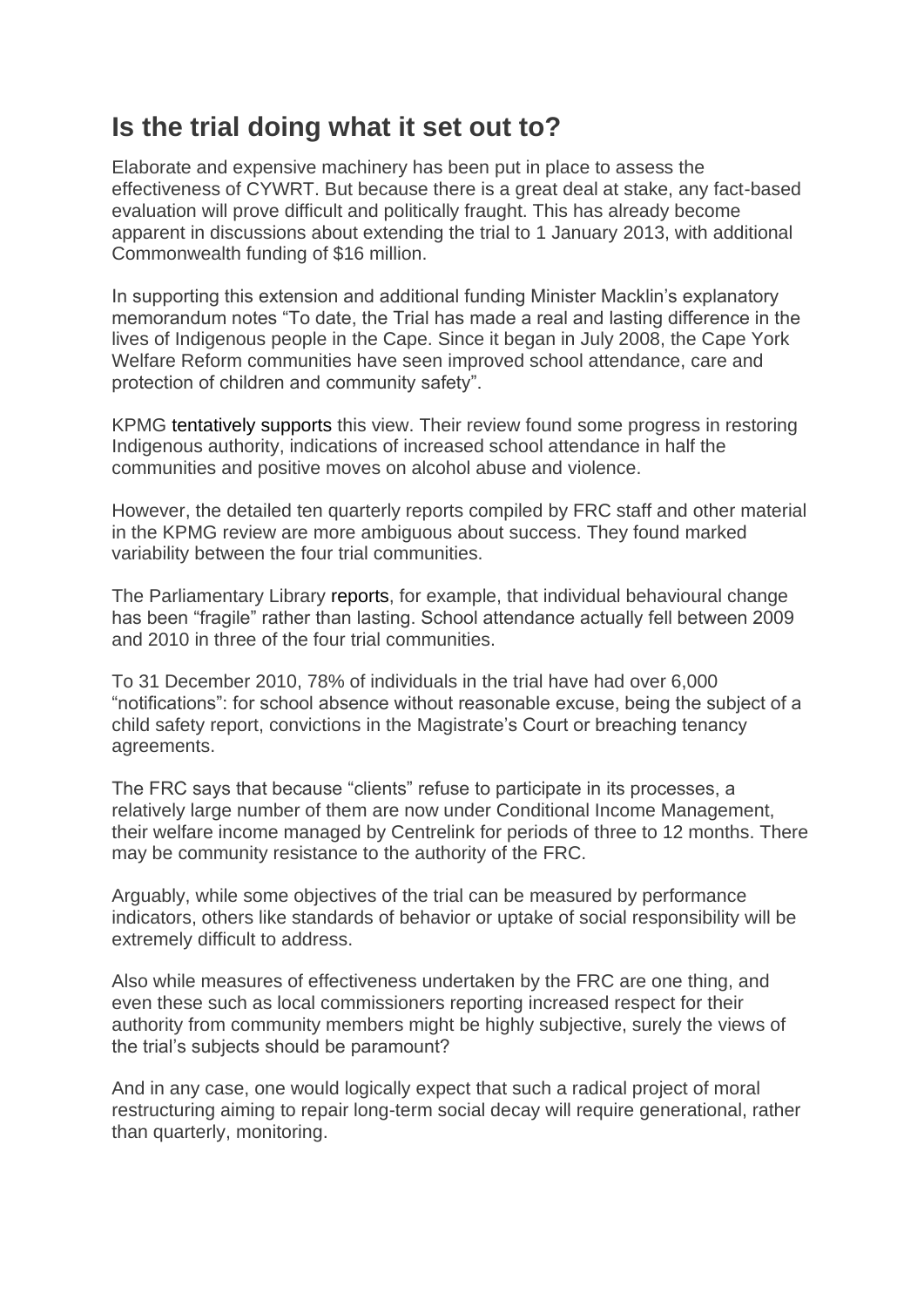# **Do the means justify the ends?**

If what I regard as a paternalistic regime is deemed necessary in the dire circumstances of trial communities, will the ultimate sanction of income management prove a sufficiently powerful instrument to alter social norms?

A critical issue that has arisen in relation to CYWRT is whether the means justify the ends?

Initially there was some community resistance to the trial but one hears of little overt opposition now. Perhaps it's because most national attention is on the 73 prescribed communities in the NT where there is little community control of reform. There are also plans underway for Northern Territory Intervention Mark II.

The income management provisions introduced as part of CYWRT were unprecedented in Australian social security law in 2007. Conditional welfare and income management have been more widely applied since then, although Indigenous Australians are still predominantly targeted.

Ultimately it is a moral question whether the means, including race-based laws, justify the desired ends: what cannot be questioned is the undeniable need for improvement in the dire circumstances of Cape York communities that have been graphically portrayed by influential public intellectuals like Peter Sutton and Marcia Langton, as well as Noel Pearson.

## **Why white Australia loves Pearson's plan**

Non-Indigenous Australians have responded positively to the Pearson welfare reform agenda for a variety of reasons.

First, Pearson's outspoken diagnosis that Aboriginal individuals need to take responsibility for their behaviour and future resonates with many who not only like hearing this stated by a highly articulate Aboriginal man, but who would like to say the same but feel constrained by their ethnicity.

Second, Pearson's focus on individual agency assuages white guilt that it is the colonisation process and decades of neglect that have played a critical part in Aboriginal marginalization and socio-economic disadvantage.

Third, Pearson's approach appeals to many because they genuinely believe that things are so bad that direct disciplinary action is urgently needed.

By and large, white Australia has bought the now dominant narrative that self determination has been a failure and that it is high time that Aboriginal individuals take responsibility. This is a message promulgated by Noel Pearson and echoed in the nationally-dominant Murdoch media (where Pearson has a regular column). It is repeated in bipartisan national political consensus and by the nation's most powerful corporate leaders.